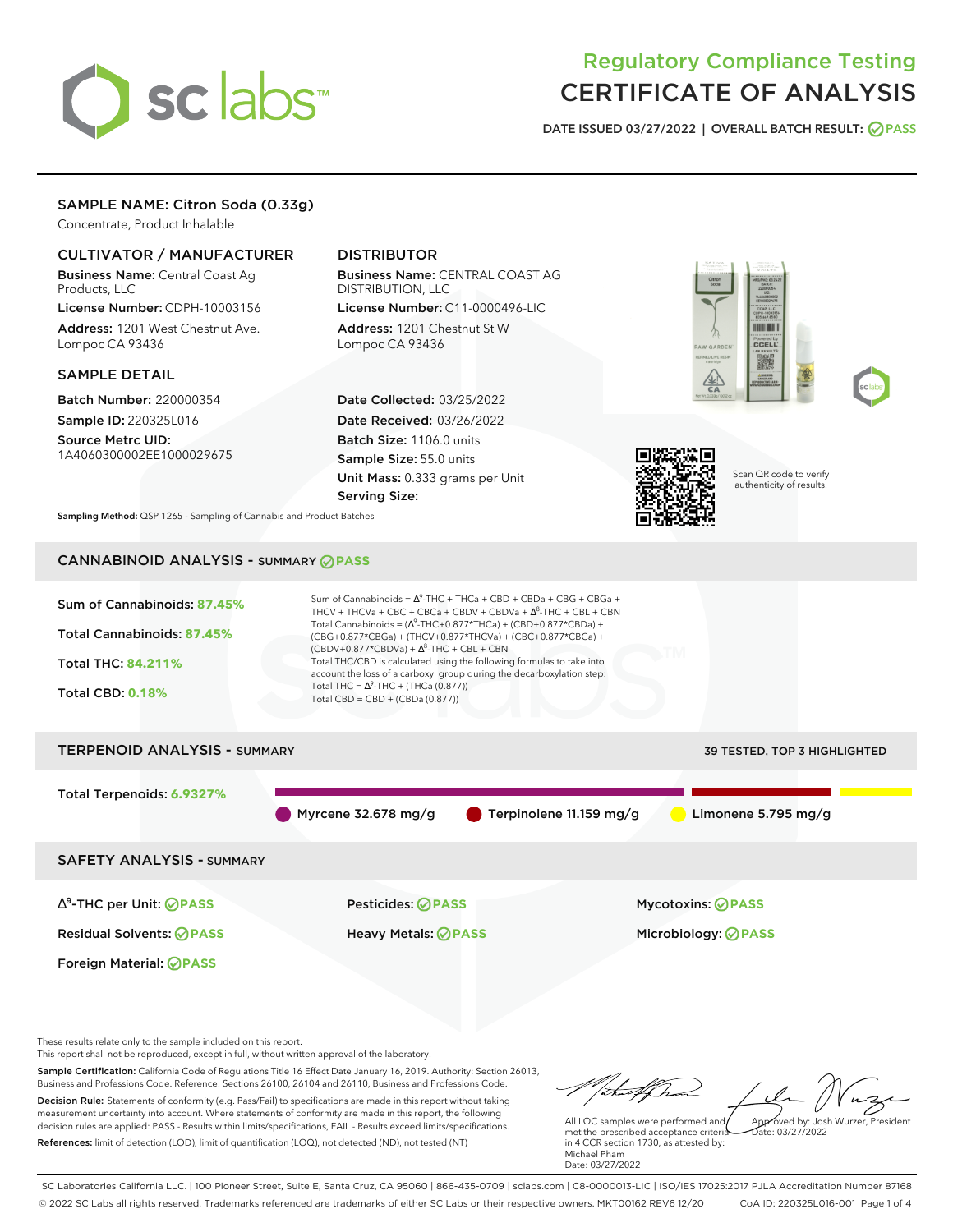



**CITRON SODA (0.33G) | DATE ISSUED 03/27/2022 | OVERALL BATCH RESULT: PASS**

#### **CANNABINOID TEST RESULTS** - 03/26/2022 **PASS**

Tested by high-performance liquid chromatography with diode-array detection (HPLC-DAD). **Method:** QSP 1157 - Analysis of Cannabinoids by HPLC-DAD

#### TOTAL CANNABINOIDS: **87.45%**

Total Cannabinoids (Total THC) + (Total CBD) + (Total CBG) + (Total THCV) + (Total CBC) +  $(Total CBDV) +  $\Delta^8$ -THC + CBL + CBN$ 

TOTAL THC: **84.211%** Total THC (Δ<sup>9</sup>-THC+0.877\*THCa)

TOTAL CBD: **0.18%**

Total CBD (CBD+0.877\*CBDa)

TOTAL CBG: 2.018% Total CBG (CBG+0.877\*CBGa)

TOTAL THCV: 0.44% Total THCV (THCV+0.877\*THCVa)

TOTAL CBC: ND Total CBC (CBC+0.877\*CBCa)

TOTAL CBDV: ND Total CBDV (CBDV+0.877\*CBDVa)

| <b>COMPOUND</b>  | LOD/LOQ<br>(mg/g)          | <b>MEASUREMENT</b><br><b>UNCERTAINTY</b><br>(mg/g) | <b>RESULT</b><br>(mg/g) | <b>RESULT</b><br>(%) |
|------------------|----------------------------|----------------------------------------------------|-------------------------|----------------------|
| $\Lambda^9$ -THC | 0.06 / 0.26                | ±22.569                                            | 842.11                  | 84.211               |
| <b>CBG</b>       | 0.06/0.19                  | ±0.620                                             | 20.18                   | 2.018                |
| <b>THCV</b>      | 0.1/0.2                    | ±0.17                                              | 4.4                     | 0.44                 |
| <b>CBN</b>       | 0.1/0.3                    | ±0.17                                              | 3.4                     | 0.34                 |
| $\Delta^8$ -THC  | 0.1 / 0.4                  | ±0.16                                              | 2.6                     | 0.26                 |
| <b>CBD</b>       | 0.07/0.29                  | ±0.065                                             | 1.80                    | 0.180                |
| <b>THCa</b>      | 0.05/0.14                  | N/A                                                | <b>ND</b>               | <b>ND</b>            |
| <b>THCVa</b>     | 0.07 / 0.20                | N/A                                                | <b>ND</b>               | <b>ND</b>            |
| <b>CBDa</b>      | 0.02/0.19                  | N/A                                                | <b>ND</b>               | <b>ND</b>            |
| <b>CBDV</b>      | 0.04 / 0.15                | N/A                                                | <b>ND</b>               | <b>ND</b>            |
| <b>CBDVa</b>     | 0.03/0.53                  | N/A                                                | <b>ND</b>               | <b>ND</b>            |
| <b>CBGa</b>      | 0.1 / 0.2                  | N/A                                                | <b>ND</b>               | <b>ND</b>            |
| <b>CBL</b>       | 0.06 / 0.24                | N/A                                                | <b>ND</b>               | <b>ND</b>            |
| <b>CBC</b>       | 0.2 / 0.5                  | N/A                                                | <b>ND</b>               | <b>ND</b>            |
| <b>CBCa</b>      | 0.07 / 0.28                | N/A                                                | <b>ND</b>               | <b>ND</b>            |
|                  | <b>SUM OF CANNABINOIDS</b> |                                                    | 874.5 mg/g              | 87.45%               |

#### **UNIT MASS: 0.333 grams per Unit**

| $\Delta^9$ -THC per Unit               | 1100 per-package limit | 280.42 mg/unit | <b>PASS</b> |
|----------------------------------------|------------------------|----------------|-------------|
| <b>Total THC per Unit</b>              |                        | 280.42 mg/unit |             |
| <b>CBD</b> per Unit                    |                        | $0.60$ mg/unit |             |
| <b>Total CBD per Unit</b>              |                        | $0.60$ mg/unit |             |
| <b>Sum of Cannabinoids</b><br>per Unit |                        | 291.2 mg/unit  |             |
| <b>Total Cannabinoids</b><br>per Unit  |                        | 291.2 mg/unit  |             |

| <b>COMPOUND</b>          | LOD/LOQ<br>(mg/g) | <b>MEASUREMENT</b><br><b>UNCERTAINTY</b><br>(mg/g) | <b>RESULT</b><br>(mg/g)                          | <b>RESULT</b><br>$(\%)$ |
|--------------------------|-------------------|----------------------------------------------------|--------------------------------------------------|-------------------------|
| <b>Myrcene</b>           | 0.008 / 0.025     | ±0.3268                                            | 32.678                                           | 3.2678                  |
| Terpinolene              | 0.008 / 0.026     | ±0.1774                                            | 11.159                                           | 1.1159                  |
| Limonene                 | 0.005 / 0.016     | ±0.0643                                            | 5.795                                            | 0.5795                  |
| $\beta$ -Ocimene         | 0.006 / 0.020     | ±0.1027                                            | 4.108                                            | 0.4108                  |
| β-Caryophyllene          | 0.004 / 0.012     | ±0.1053                                            | 3.803                                            | 0.3803                  |
| $\alpha$ -Pinene         | 0.005 / 0.017     | ±0.0195                                            | 2.912                                            | 0.2912                  |
| <b>B-Pinene</b>          | 0.004 / 0.014     | ±0.0238                                            | 2.676                                            | 0.2676                  |
| Linalool                 | 0.009 / 0.032     | ±0.0305                                            | 1.029                                            | 0.1029                  |
| α-Humulene               | 0.009 / 0.029     | ±0.0238                                            | 0.950                                            | 0.0950                  |
| $trans-\beta$ -Farnesene | 0.008 / 0.025     | ±0.0200                                            | 0.724                                            | 0.0724                  |
| $\Delta^3$ -Carene       | 0.005 / 0.018     | ±0.0046                                            | 0.417                                            | 0.0417                  |
| $\alpha$ -Phellandrene   | 0.006 / 0.020     | ±0.0042                                            | 0.397                                            | 0.0397                  |
| $\alpha$ -Terpinene      | 0.005 / 0.017     | ±0.0039                                            | 0.332                                            | 0.0332                  |
| Guaiol                   | 0.009 / 0.030     | ±0.0121                                            | 0.330                                            | 0.0330                  |
| <b>Terpineol</b>         | 0.009 / 0.031     | ±0.0156                                            | 0.327                                            | 0.0327                  |
| Fenchol                  | 0.010 / 0.034     | ±0.0096                                            | 0.318                                            | 0.0318                  |
| $\gamma$ -Terpinene      | 0.006 / 0.018     | ±0.0038                                            | 0.281                                            | 0.0281                  |
| Nerolidol                | 0.006 / 0.019     | ±0.0090                                            | 0.183                                            | 0.0183                  |
| Camphene                 | 0.005 / 0.015     | ±0.0013                                            | 0.143                                            | 0.0143                  |
| Valencene                | 0.009 / 0.030     | ±0.0076                                            | 0.141                                            | 0.0141                  |
| <b>Borneol</b>           | 0.005 / 0.016     | ±0.0030                                            | 0.092                                            | 0.0092                  |
| $\alpha$ -Cedrene        | 0.005 / 0.016     | ±0.0021                                            | 0.092                                            | 0.0092                  |
| Fenchone                 | 0.009 / 0.028     | ±0.0018                                            | 0.080                                            | 0.0080                  |
| $\alpha$ -Bisabolol      | 0.008 / 0.026     | ±0.0033                                            | 0.079                                            | 0.0079                  |
| p-Cymene                 | 0.005 / 0.016     | ±0.0016                                            | 0.078                                            | 0.0078                  |
| Caryophyllene<br>Oxide   | 0.010 / 0.033     | ±0.0018                                            | 0.050                                            | 0.0050                  |
| Eucalyptol               | 0.006 / 0.018     | ±0.0009                                            | 0.047                                            | 0.0047                  |
| Sabinene                 | 0.004 / 0.014     | ±0.0003                                            | 0.036                                            | 0.0036                  |
| Citronellol              | 0.003 / 0.010     | ±0.0013                                            | 0.034                                            | 0.0034                  |
| Sabinene Hydrate         | 0.006 / 0.022     | ±0.0008                                            | 0.025                                            | 0.0025                  |
| Nerol                    | 0.003 / 0.011     | ±0.0004                                            | 0.011                                            | 0.0011                  |
| Isoborneol               | 0.004 / 0.012     | N/A                                                | <loq< th=""><th><math>&lt;</math>LOQ</th></loq<> | $<$ LOQ                 |
| Isopulegol               | 0.005 / 0.016     | N/A                                                | ND                                               | ND                      |
| Camphor                  | 0.006 / 0.019     | N/A                                                | <b>ND</b>                                        | ND                      |
| Menthol                  | 0.008 / 0.025     | N/A                                                | <b>ND</b>                                        | ND                      |
| Pulegone                 | 0.003 / 0.011     | N/A                                                | ND                                               | ND                      |
| Geraniol                 | 0.002 / 0.007     | N/A                                                | <b>ND</b>                                        | ND                      |
| <b>Geranyl Acetate</b>   | 0.004 / 0.014     | N/A                                                | <b>ND</b>                                        | ND                      |
| Cedrol                   | 0.008 / 0.027     | N/A                                                | <b>ND</b>                                        | ND                      |

**TOTAL TERPENOIDS 69.327 mg/g 6.9327%**

SC Laboratories California LLC. | 100 Pioneer Street, Suite E, Santa Cruz, CA 95060 | 866-435-0709 | sclabs.com | C8-0000013-LIC | ISO/IES 17025:2017 PJLA Accreditation Number 87168 © 2022 SC Labs all rights reserved. Trademarks referenced are trademarks of either SC Labs or their respective owners. MKT00162 REV6 12/20 CoA ID: 220325L016-001 Page 2 of 4

# **TERPENOID TEST RESULTS** - 03/27/2022

Terpene analysis utilizing gas chromatography-flame ionization detection (GC-FID). **Method:** QSP 1192 - Analysis of Terpenoids by GC-FID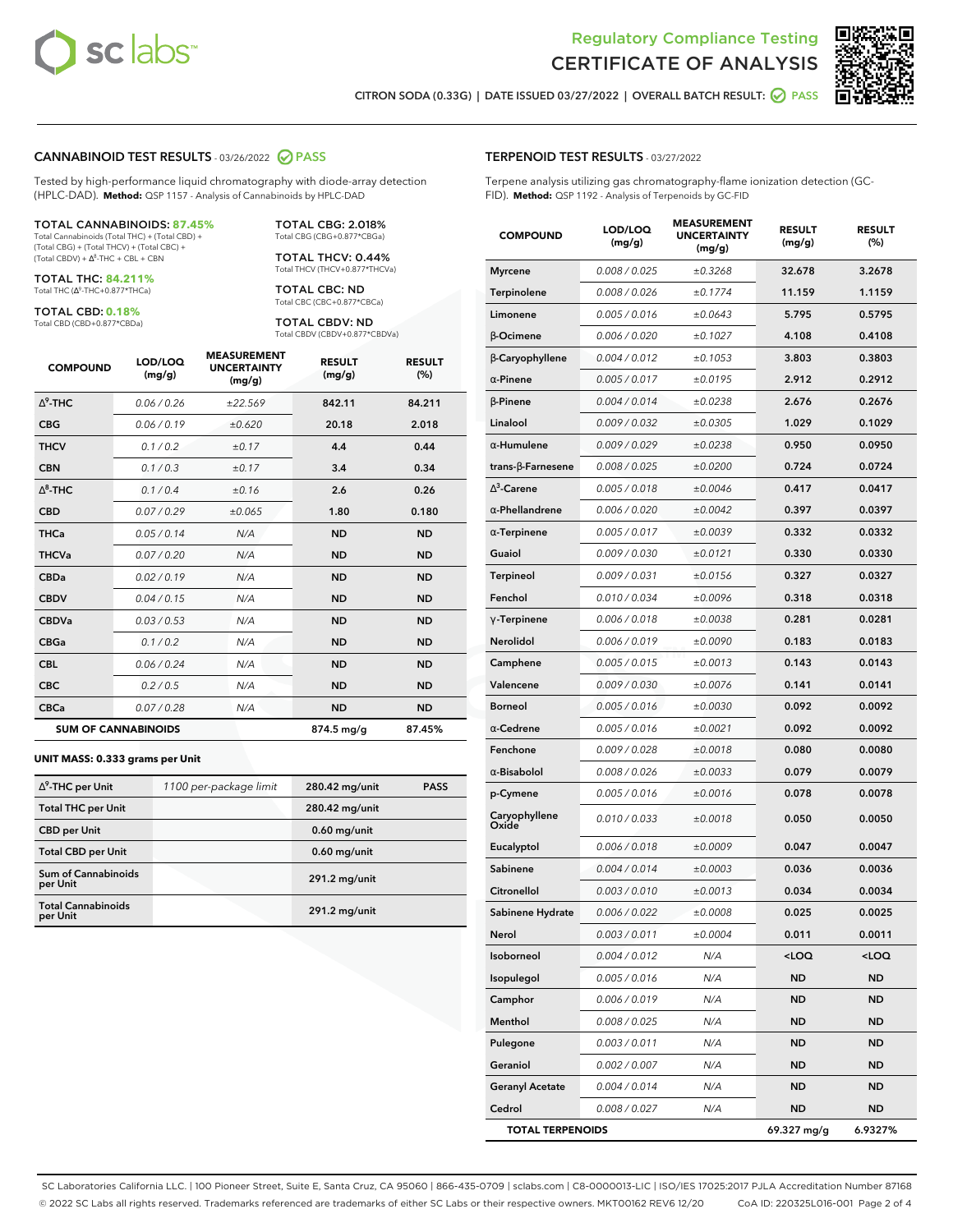



**CITRON SODA (0.33G) | DATE ISSUED 03/27/2022 | OVERALL BATCH RESULT: PASS**

## **CATEGORY 1 PESTICIDE TEST RESULTS** - 03/27/2022 **PASS**

Pesticide and plant growth regulator analysis utilizing high-performance liquid chromatography-mass spectrometry (HPLC-MS) or gas chromatography-mass spectrometry (GC-MS). \*GC-MS utilized where indicated. **Method:** QSP 1212 - Analysis of Pesticides and Mycotoxins by LC-MS or QSP 1213 - Analysis of Pesticides by GC-MS

| 0.03 / 0.08<br>Aldicarb<br>$\ge$ LOD<br><b>ND</b><br><b>PASS</b><br>N/A<br>Carbofuran<br>0.02 / 0.05<br>$\ge$ LOD<br>N/A<br><b>ND</b><br><b>PASS</b><br>Chlordane*<br>0.03 / 0.08<br>N/A<br><b>ND</b><br><b>PASS</b><br>$\ge$ LOD<br>Chlorfenapyr*<br>0.03/0.10<br>N/A<br><b>ND</b><br><b>PASS</b><br>$\ge$ LOD<br>0.02/0.06<br>$>$ LOD<br>N/A<br><b>ND</b><br><b>PASS</b><br>Chlorpyrifos<br>Coumaphos<br>0.02 / 0.07<br>$\ge$ LOD<br>N/A<br><b>ND</b><br><b>PASS</b><br>Daminozide<br>0.02 / 0.07<br>$\ge$ LOD<br>N/A<br><b>ND</b><br><b>PASS</b><br><b>Dichlorvos</b><br>0.03/0.09<br>N/A<br><b>ND</b><br><b>PASS</b><br>$\ge$ LOD<br>(DDVP)<br><b>Dimethoate</b><br>0.03 / 0.08<br>N/A<br><b>ND</b><br><b>PASS</b><br>$\ge$ LOD<br>0.03/0.10<br><b>ND</b><br><b>PASS</b><br>Ethoprophos<br>$\ge$ LOD<br>N/A<br>0.02 / 0.06<br><b>PASS</b><br>Etofenprox<br>$\ge$ LOD<br>N/A<br><b>ND</b><br>0.03/0.08<br>N/A<br><b>ND</b><br><b>PASS</b><br>Fenoxycarb<br>$>$ LOD<br>0.03 / 0.08<br><b>ND</b><br>Fipronil<br>$\ge$ LOD<br>N/A<br><b>PASS</b><br>Imazalil<br>0.02 / 0.06<br>N/A<br><b>ND</b><br>$\ge$ LOD<br><b>PASS</b><br><b>Methiocarb</b><br>0.02 / 0.07<br>$\ge$ LOD<br>N/A<br><b>ND</b><br><b>PASS</b><br>N/A<br><b>ND</b><br><b>PASS</b><br>Parathion-methyl<br>0.03/0.10<br>$\ge$ LOD<br>0.03/0.09<br>N/A<br>$\ge$ LOD<br><b>ND</b><br><b>PASS</b><br><b>Mevinphos</b><br>Paclobutrazol<br>0.02 / 0.05<br>N/A<br><b>ND</b><br><b>PASS</b><br>$\ge$ LOD<br>0.03/0.09<br>N/A<br><b>ND</b><br>$\ge$ LOD<br><b>PASS</b><br>Propoxur<br>0.03 / 0.08<br>N/A<br><b>ND</b><br><b>PASS</b><br>Spiroxamine<br>$>$ LOD<br>0.03/0.10<br><b>ND</b><br><b>PASS</b><br>Thiacloprid<br>$\ge$ LOD<br>N/A | <b>COMPOUND</b> | LOD/LOQ<br>$(\mu g/g)$ | <b>ACTION</b><br><b>LIMIT</b><br>$(\mu g/g)$ | <b>MEASUREMENT</b><br><b>UNCERTAINTY</b><br>$(\mu g/g)$ | <b>RESULT</b><br>$(\mu g/g)$ | <b>RESULT</b> |
|----------------------------------------------------------------------------------------------------------------------------------------------------------------------------------------------------------------------------------------------------------------------------------------------------------------------------------------------------------------------------------------------------------------------------------------------------------------------------------------------------------------------------------------------------------------------------------------------------------------------------------------------------------------------------------------------------------------------------------------------------------------------------------------------------------------------------------------------------------------------------------------------------------------------------------------------------------------------------------------------------------------------------------------------------------------------------------------------------------------------------------------------------------------------------------------------------------------------------------------------------------------------------------------------------------------------------------------------------------------------------------------------------------------------------------------------------------------------------------------------------------------------------------------------------------------------------------------------------------------------------------------------------------------------------------------------------|-----------------|------------------------|----------------------------------------------|---------------------------------------------------------|------------------------------|---------------|
|                                                                                                                                                                                                                                                                                                                                                                                                                                                                                                                                                                                                                                                                                                                                                                                                                                                                                                                                                                                                                                                                                                                                                                                                                                                                                                                                                                                                                                                                                                                                                                                                                                                                                                    |                 |                        |                                              |                                                         |                              |               |
|                                                                                                                                                                                                                                                                                                                                                                                                                                                                                                                                                                                                                                                                                                                                                                                                                                                                                                                                                                                                                                                                                                                                                                                                                                                                                                                                                                                                                                                                                                                                                                                                                                                                                                    |                 |                        |                                              |                                                         |                              |               |
|                                                                                                                                                                                                                                                                                                                                                                                                                                                                                                                                                                                                                                                                                                                                                                                                                                                                                                                                                                                                                                                                                                                                                                                                                                                                                                                                                                                                                                                                                                                                                                                                                                                                                                    |                 |                        |                                              |                                                         |                              |               |
|                                                                                                                                                                                                                                                                                                                                                                                                                                                                                                                                                                                                                                                                                                                                                                                                                                                                                                                                                                                                                                                                                                                                                                                                                                                                                                                                                                                                                                                                                                                                                                                                                                                                                                    |                 |                        |                                              |                                                         |                              |               |
|                                                                                                                                                                                                                                                                                                                                                                                                                                                                                                                                                                                                                                                                                                                                                                                                                                                                                                                                                                                                                                                                                                                                                                                                                                                                                                                                                                                                                                                                                                                                                                                                                                                                                                    |                 |                        |                                              |                                                         |                              |               |
|                                                                                                                                                                                                                                                                                                                                                                                                                                                                                                                                                                                                                                                                                                                                                                                                                                                                                                                                                                                                                                                                                                                                                                                                                                                                                                                                                                                                                                                                                                                                                                                                                                                                                                    |                 |                        |                                              |                                                         |                              |               |
|                                                                                                                                                                                                                                                                                                                                                                                                                                                                                                                                                                                                                                                                                                                                                                                                                                                                                                                                                                                                                                                                                                                                                                                                                                                                                                                                                                                                                                                                                                                                                                                                                                                                                                    |                 |                        |                                              |                                                         |                              |               |
|                                                                                                                                                                                                                                                                                                                                                                                                                                                                                                                                                                                                                                                                                                                                                                                                                                                                                                                                                                                                                                                                                                                                                                                                                                                                                                                                                                                                                                                                                                                                                                                                                                                                                                    |                 |                        |                                              |                                                         |                              |               |
|                                                                                                                                                                                                                                                                                                                                                                                                                                                                                                                                                                                                                                                                                                                                                                                                                                                                                                                                                                                                                                                                                                                                                                                                                                                                                                                                                                                                                                                                                                                                                                                                                                                                                                    |                 |                        |                                              |                                                         |                              |               |
|                                                                                                                                                                                                                                                                                                                                                                                                                                                                                                                                                                                                                                                                                                                                                                                                                                                                                                                                                                                                                                                                                                                                                                                                                                                                                                                                                                                                                                                                                                                                                                                                                                                                                                    |                 |                        |                                              |                                                         |                              |               |
|                                                                                                                                                                                                                                                                                                                                                                                                                                                                                                                                                                                                                                                                                                                                                                                                                                                                                                                                                                                                                                                                                                                                                                                                                                                                                                                                                                                                                                                                                                                                                                                                                                                                                                    |                 |                        |                                              |                                                         |                              |               |
|                                                                                                                                                                                                                                                                                                                                                                                                                                                                                                                                                                                                                                                                                                                                                                                                                                                                                                                                                                                                                                                                                                                                                                                                                                                                                                                                                                                                                                                                                                                                                                                                                                                                                                    |                 |                        |                                              |                                                         |                              |               |
|                                                                                                                                                                                                                                                                                                                                                                                                                                                                                                                                                                                                                                                                                                                                                                                                                                                                                                                                                                                                                                                                                                                                                                                                                                                                                                                                                                                                                                                                                                                                                                                                                                                                                                    |                 |                        |                                              |                                                         |                              |               |
|                                                                                                                                                                                                                                                                                                                                                                                                                                                                                                                                                                                                                                                                                                                                                                                                                                                                                                                                                                                                                                                                                                                                                                                                                                                                                                                                                                                                                                                                                                                                                                                                                                                                                                    |                 |                        |                                              |                                                         |                              |               |
|                                                                                                                                                                                                                                                                                                                                                                                                                                                                                                                                                                                                                                                                                                                                                                                                                                                                                                                                                                                                                                                                                                                                                                                                                                                                                                                                                                                                                                                                                                                                                                                                                                                                                                    |                 |                        |                                              |                                                         |                              |               |
|                                                                                                                                                                                                                                                                                                                                                                                                                                                                                                                                                                                                                                                                                                                                                                                                                                                                                                                                                                                                                                                                                                                                                                                                                                                                                                                                                                                                                                                                                                                                                                                                                                                                                                    |                 |                        |                                              |                                                         |                              |               |
|                                                                                                                                                                                                                                                                                                                                                                                                                                                                                                                                                                                                                                                                                                                                                                                                                                                                                                                                                                                                                                                                                                                                                                                                                                                                                                                                                                                                                                                                                                                                                                                                                                                                                                    |                 |                        |                                              |                                                         |                              |               |
|                                                                                                                                                                                                                                                                                                                                                                                                                                                                                                                                                                                                                                                                                                                                                                                                                                                                                                                                                                                                                                                                                                                                                                                                                                                                                                                                                                                                                                                                                                                                                                                                                                                                                                    |                 |                        |                                              |                                                         |                              |               |
|                                                                                                                                                                                                                                                                                                                                                                                                                                                                                                                                                                                                                                                                                                                                                                                                                                                                                                                                                                                                                                                                                                                                                                                                                                                                                                                                                                                                                                                                                                                                                                                                                                                                                                    |                 |                        |                                              |                                                         |                              |               |
|                                                                                                                                                                                                                                                                                                                                                                                                                                                                                                                                                                                                                                                                                                                                                                                                                                                                                                                                                                                                                                                                                                                                                                                                                                                                                                                                                                                                                                                                                                                                                                                                                                                                                                    |                 |                        |                                              |                                                         |                              |               |
|                                                                                                                                                                                                                                                                                                                                                                                                                                                                                                                                                                                                                                                                                                                                                                                                                                                                                                                                                                                                                                                                                                                                                                                                                                                                                                                                                                                                                                                                                                                                                                                                                                                                                                    |                 |                        |                                              |                                                         |                              |               |

# **CATEGORY 2 PESTICIDE TEST RESULTS** - 03/27/2022 **PASS**

| <b>COMPOUND</b>          | LOD/LOO<br>$(\mu g/g)$ | <b>ACTION</b><br>LIMIT<br>(µg/g) | <b>MEASUREMENT</b><br><b>UNCERTAINTY</b><br>$(\mu g/g)$ | <b>RESULT</b><br>$(\mu g/g)$ | <b>RESULT</b> |  |
|--------------------------|------------------------|----------------------------------|---------------------------------------------------------|------------------------------|---------------|--|
| Abamectin                | 0.03/0.10              | 0.1                              | N/A                                                     | <b>ND</b>                    | <b>PASS</b>   |  |
| Acephate                 | 0.02/0.07              | 0.1                              | N/A                                                     | <b>ND</b>                    | <b>PASS</b>   |  |
| Acequinocyl              | 0.02 / 0.07            | 0.1                              | N/A                                                     | <b>ND</b>                    | <b>PASS</b>   |  |
| Acetamiprid              | 0.02/0.05              | 0.1                              | N/A                                                     | <b>ND</b>                    | <b>PASS</b>   |  |
| Azoxystrobin             | 0.02/0.07              | 0.1                              | N/A                                                     | <b>ND</b>                    | <b>PASS</b>   |  |
| <b>Bifenazate</b>        | 0.01/0.04              | 0.1                              | N/A                                                     | <b>ND</b>                    | <b>PASS</b>   |  |
| <b>Bifenthrin</b>        | 0.02/0.05              | 3                                | N/A                                                     | <b>ND</b>                    | <b>PASS</b>   |  |
| <b>Boscalid</b>          | 0.03/0.09              | 0.1                              | N/A                                                     | <b>ND</b>                    | <b>PASS</b>   |  |
| Captan                   | 0.19/0.57              | 0.7                              | N/A                                                     | <b>ND</b>                    | <b>PASS</b>   |  |
| Carbaryl                 | 0.02/0.06              | 0.5                              | N/A                                                     | <b>ND</b>                    | <b>PASS</b>   |  |
| Chlorantranilip-<br>role | 0.04/0.12              | 10                               | N/A                                                     | <b>ND</b>                    | <b>PASS</b>   |  |
| Clofentezine             | 0.03/0.09              | 0.1                              | N/A                                                     | <b>ND</b>                    | <b>PASS</b>   |  |

#### **CATEGORY 2 PESTICIDE TEST RESULTS** - 03/27/2022 continued

| <b>COMPOUND</b>               | LOD/LOQ<br>(µg/g) | <b>ACTION</b><br><b>LIMIT</b><br>$(\mu g/g)$ | <b>MEASUREMENT</b><br><b>UNCERTAINTY</b><br>$(\mu g/g)$ | <b>RESULT</b><br>(µg/g) | <b>RESULT</b> |
|-------------------------------|-------------------|----------------------------------------------|---------------------------------------------------------|-------------------------|---------------|
| Cyfluthrin                    | 0.12 / 0.38       | $\overline{c}$                               | N/A                                                     | <b>ND</b>               | <b>PASS</b>   |
| Cypermethrin                  | 0.11/0.32         | 1                                            | N/A                                                     | ND                      | <b>PASS</b>   |
| <b>Diazinon</b>               | 0.02 / 0.05       | 0.1                                          | N/A                                                     | ND                      | <b>PASS</b>   |
| Dimethomorph                  | 0.03 / 0.09       | 2                                            | N/A                                                     | ND                      | <b>PASS</b>   |
| Etoxazole                     | 0.02 / 0.06       | 0.1                                          | N/A                                                     | <b>ND</b>               | <b>PASS</b>   |
| Fenhexamid                    | 0.03 / 0.09       | 0.1                                          | N/A                                                     | <b>ND</b>               | <b>PASS</b>   |
| Fenpyroximate                 | 0.02 / 0.06       | 0.1                                          | N/A                                                     | ND                      | <b>PASS</b>   |
| Flonicamid                    | 0.03 / 0.10       | 0.1                                          | N/A                                                     | ND                      | <b>PASS</b>   |
| Fludioxonil                   | 0.03 / 0.10       | 0.1                                          | N/A                                                     | <b>ND</b>               | <b>PASS</b>   |
| Hexythiazox                   | 0.02 / 0.07       | 0.1                                          | N/A                                                     | ND                      | <b>PASS</b>   |
| Imidacloprid                  | 0.04 / 0.11       | 5                                            | N/A                                                     | ND                      | <b>PASS</b>   |
| Kresoxim-methyl               | 0.02 / 0.07       | 0.1                                          | N/A                                                     | <b>ND</b>               | <b>PASS</b>   |
| <b>Malathion</b>              | 0.03 / 0.09       | 0.5                                          | N/A                                                     | ND                      | <b>PASS</b>   |
| Metalaxyl                     | 0.02 / 0.07       | $\overline{c}$                               | N/A                                                     | ND                      | <b>PASS</b>   |
| Methomyl                      | 0.03 / 0.10       | 1                                            | N/A                                                     | <b>ND</b>               | <b>PASS</b>   |
| Myclobutanil                  | 0.03 / 0.09       | 0.1                                          | N/A                                                     | ND                      | <b>PASS</b>   |
| Naled                         | 0.02 / 0.07       | 0.1                                          | N/A                                                     | ND                      | <b>PASS</b>   |
| Oxamyl                        | 0.04 / 0.11       | 0.5                                          | N/A                                                     | ND                      | <b>PASS</b>   |
| Pentachloronitro-<br>benzene* | 0.03/0.09         | 0.1                                          | N/A                                                     | ND                      | <b>PASS</b>   |
| Permethrin                    | 0.04 / 0.12       | 0.5                                          | N/A                                                     | <b>ND</b>               | <b>PASS</b>   |
| Phosmet                       | 0.03 / 0.10       | 0.1                                          | N/A                                                     | <b>ND</b>               | <b>PASS</b>   |
| Piperonyl<br><b>Butoxide</b>  | 0.02 / 0.07       | 3                                            | N/A                                                     | ND                      | <b>PASS</b>   |
| Prallethrin                   | 0.03 / 0.08       | 0.1                                          | N/A                                                     | <b>ND</b>               | <b>PASS</b>   |
| Propiconazole                 | 0.02 / 0.07       | 0.1                                          | N/A                                                     | ND                      | <b>PASS</b>   |
| Pyrethrins                    | 0.04 / 0.12       | 0.5                                          | N/A                                                     | ND                      | <b>PASS</b>   |
| Pyridaben                     | 0.02 / 0.07       | 0.1                                          | N/A                                                     | ND                      | <b>PASS</b>   |
| Spinetoram                    | 0.02 / 0.07       | 0.1                                          | N/A                                                     | ND                      | <b>PASS</b>   |
| Spinosad                      | 0.02 / 0.07       | 0.1                                          | N/A                                                     | ND                      | <b>PASS</b>   |
| Spiromesifen                  | 0.02 / 0.05       | 0.1                                          | N/A                                                     | <b>ND</b>               | <b>PASS</b>   |
| Spirotetramat                 | 0.02 / 0.06       | 0.1                                          | N/A                                                     | ND                      | <b>PASS</b>   |
| Tebuconazole                  | 0.02 / 0.07       | 0.1                                          | N/A                                                     | ND                      | <b>PASS</b>   |
| Thiamethoxam                  | 0.03 / 0.10       | 5                                            | N/A                                                     | <b>ND</b>               | <b>PASS</b>   |
| Trifloxystrobin               | 0.03 / 0.08       | 0.1                                          | N/A                                                     | <b>ND</b>               | <b>PASS</b>   |

SC Laboratories California LLC. | 100 Pioneer Street, Suite E, Santa Cruz, CA 95060 | 866-435-0709 | sclabs.com | C8-0000013-LIC | ISO/IES 17025:2017 PJLA Accreditation Number 87168 © 2022 SC Labs all rights reserved. Trademarks referenced are trademarks of either SC Labs or their respective owners. MKT00162 REV6 12/20 CoA ID: 220325L016-001 Page 3 of 4